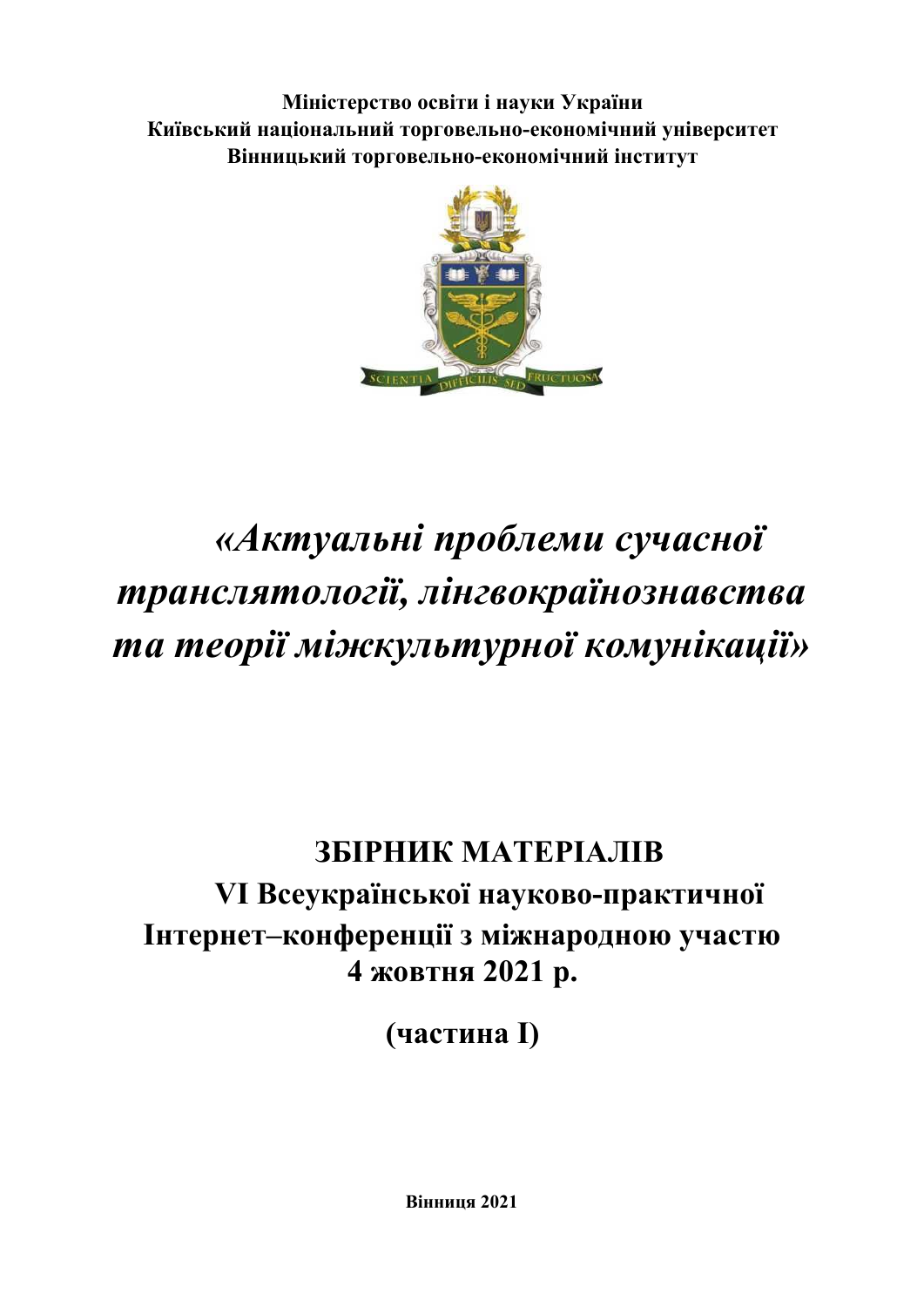**УДК 81'1 ББК 81 А 43** 

**Актуальні проблеми сучасної транслятології, лінгвокраїнознавства та теорії міжкультурної комунікації : збірник матеріалів VІ Всеукраїнської науково-практичної інтернет-конференції з міжнародною участю.** Вінниця: Центр підготовки наукових та навчально-методичних видань ВТЕІ КНТЕУ, 2021. 119 с.

У збірнику матеріалів VІ Всеукраїнської науково-практичної Інтернетконференції з міжнародною участю «Актуальні проблеми сучасної транслятології, лінгвокраїнознавства та теорії міжкультурної комунікації» розглянуто низку питань, що стосуються загальної теорії перекладознавства, практики технічного та художнього перекладу, складників перекладацької компетентності, інновацій в підготовці перекладачів, а також перспектив розвитку дискурсознавства, комунікативної лінгвістики та міжкультурної комунікації на теренах лінгвогерманістики та лінгвославістики.

#### **Редакційна колегія:**

Голова редакційної колегії – **Замкова Наталія,** д-р філос. наук, професор Відповідальний секретар – **Мартинова Лілія**, д-р екон. наук, доцент

#### **Члени редакційної колегії:**

**Іваницька Наталя,** д-р філол. наук, професор, **Нечипоренко Віолета,** канд. філол. наук, доцент, **Гладьо Світлана,** канд. філол. наук, доцент**, Терещенко Лілія,** канд. філол. наук, доцент.

Друкується за ухвалою Вченої Ради Вінницького торговельно-економічного інституту КНТЕУ.

Наукові роботи друкуються в авторській редакції.

2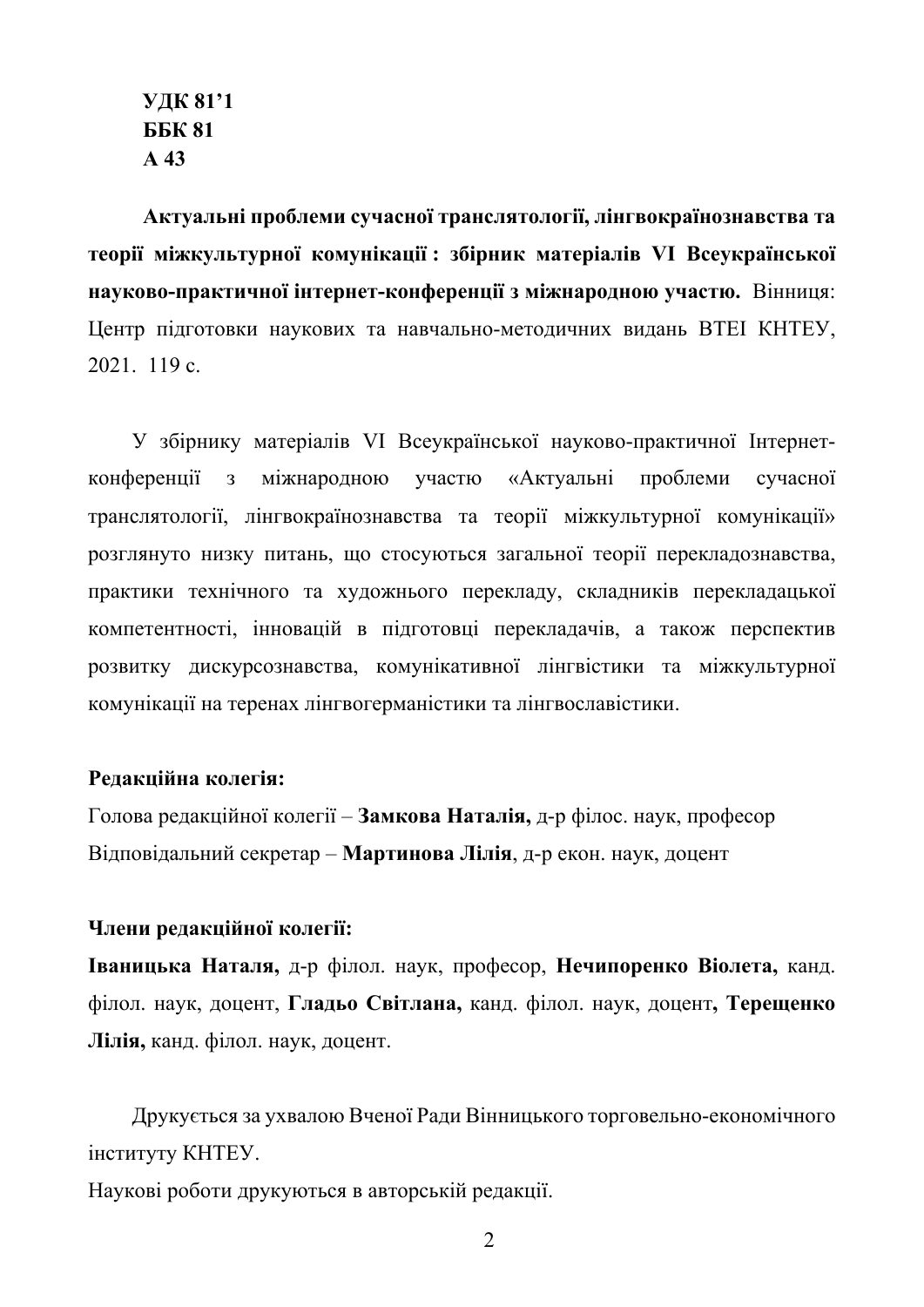| АКТУАЛЬНІ ПРОБЛЕМИ ТА ПЕРСПЕКТИВИ ПІДГОТОВКИ                          |
|-----------------------------------------------------------------------|
| ПЕРЕКЛАДАЧІВ У КОНТЕКСТІ ЄВРОІНТЕГРАЦІЇ                               |
| <b>Nataliia Bondar, PhD (Pedagogics)</b>                              |
| Vinnytsia Institute of Trade and Economics of KNUTE                   |
| Illia Herneha, student                                                |
| University of Łódź, Poland                                            |
| THE MEANING OF GRAMMATICAL COMPETENCE                                 |
|                                                                       |
| Larysa Dovhan, Candidate of Pedagogical Sciences, Associate Professor |
| Vinnytsia Institute of Trade and Economics of KNTEU                   |
| <b>OPTIMIZATION OF TRAINING THE TRANSLATORS IN HIGHER</b>             |
| EDUCATIONAL INSTITUTIONS THROUGH "SOFT SKILLS"                        |
|                                                                       |
| Pavlo Makhlay, assistant                                              |
| Vinnytsia Institute of Trade and Economics of KNUTE                   |
| REQUIREMENTS OF THE TRANSLATION SERVICES MARKET                       |
|                                                                       |
| <b>Mykola Pradivlyanny, PhD (Pedagogics)</b>                          |
| Vinnytsia National Technical University                               |
| <b>Wang Yitan, student</b>                                            |
| Beijing Institute of Technology, China                                |
| <b>TRAINING OF FUTURE TRANSLATORS IN THE CONTEXT OF</b>               |
|                                                                       |
| Rionera Нечиноренко канд фiлод наук лонент                            |

| <u>ыолета печиноренко, канд. филол. наук, доцент</u> |
|------------------------------------------------------|
| Вінницький торговельно-економічний інститут КНТЕУ    |
|                                                      |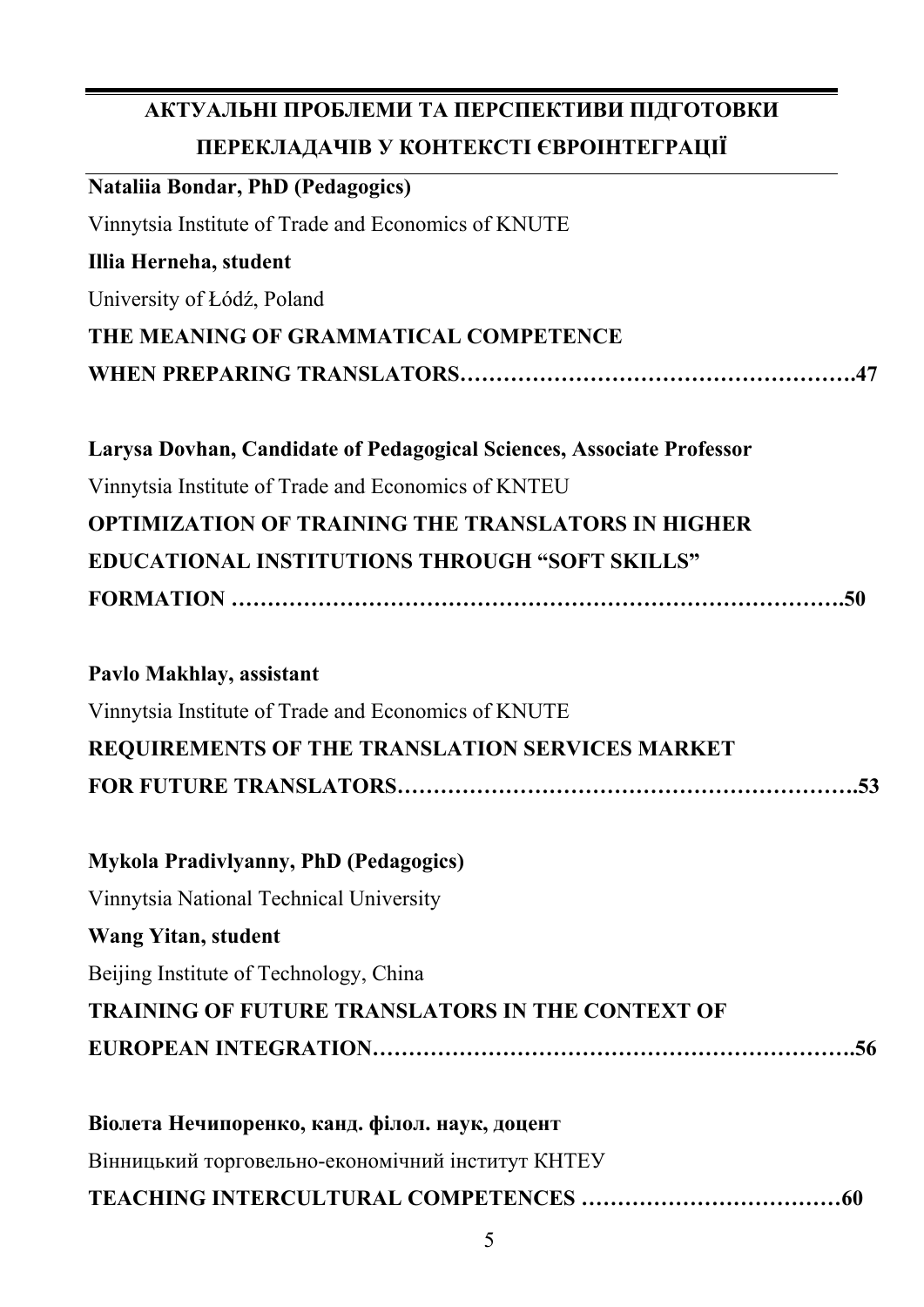```
Larysa Dovhan,
```
### **Candidate of Pedagogical Sciences, Associate Professor,**  Vinnytsia Institute of Trade and Economics of KNUTE **OPTIMIZATION OF TRAINING THE TRANSLATORS IN HIGHER EDUCATIONAL INSTITUTIONS THROUGH "SOFT SKILLS" FORMATION**

Professional training of future translators at the current stage of development of the translation industry and transformation of profession of a translator should ensure formation of the competencies that meet current market needs for translation services and generalized standards for their provision. This requires an in-depth analysis of the international and national standards in this field of translation services, their consideration and implementation when training future translators and planning the content of academic curriculums [2, p.60].

In the modern fast-paced and globalized world, development of soft skills of future specialists is becoming a priority goal for any educational institution. Nowadays soft skills are even considered to be the skills of the 21st century, since more and more employers are emphasizing their crucial role as a major differentiator for employability and success. Researchers described soft skills as interpersonal skills, emotional intelligence, communication skills and character traits that help set the tone of how people perceive you and the ability to interact effectively with others" and involve problem-solving, good communication skills, the business language, time management, public speaking, empathy, emotional intelligence, delegation, negotiation, etc. [6].

Five essential communication skills can be formed when learning a foreign language. They are as follows [3]: 1. Listening actively. 2. Influencing others. 3. Negotiating successfully. 4. Dealing with different communication styles. 5. Speaking clearly and concisely.

All these skills are of great value for future translators and nowadays employers consider the level of formation of both "hard skills", i.e. professional competences, as well as "soft skills", i.e. general socio-cultural competences.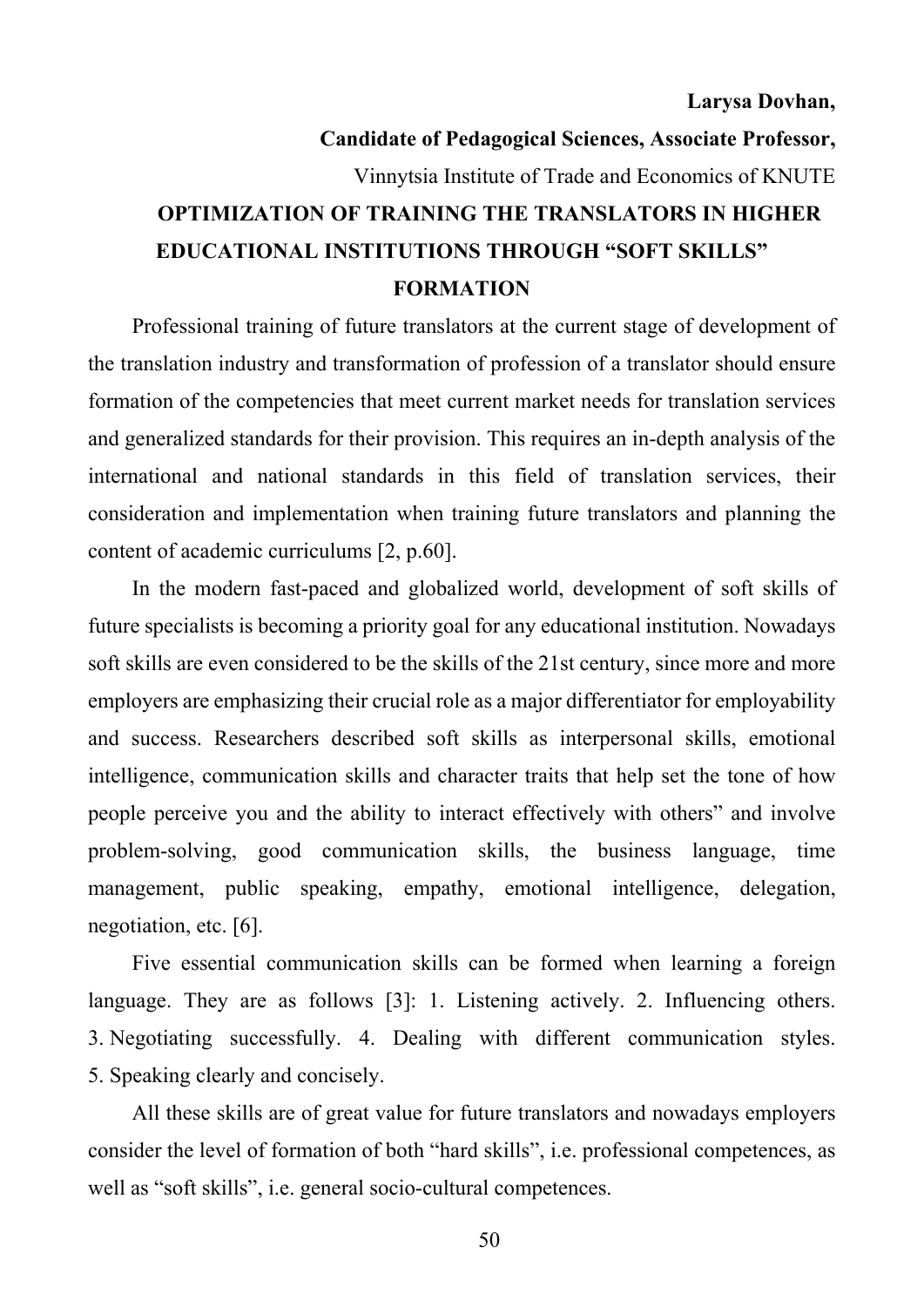According to researches [1], although much investment is made in technical proficiency (so called "hard skills"), this only ensure 20% of job success. The remaining 80% depends on how well we interact with other people – commonly called "soft skills". Renowned organizations such as Google and LinkedIn have drawn the same conclusion and are changing their recruitment and training strategies accordingly.

Implementation of the methodology of formation of«soft skills» should be based on the principles of communicative, intercultural, professional, individualized and socio-emotionally oriented learning, interdisciplinary links, etc. [3].

Higher educational institutions have to optimize the curriculums in order to ensure "soft skills" formation. It can be achieved in several ways. The first one involves implementation of optional courses targeted at soft skills formation, e.g. Verbal Communication, Business Writing, Public Speaking, Problem Solving, Time Management, Negotiating. The second one may be based on the integration of the elements aimed at forming "soft skills" into obligatory courses and extra-curricular activities. Thus, the foreign language teachers may apply such techniques as brainstorming, work in small groups, live interactive workshops, round tables, quizzes, business games, project training, case study, etc., peer learning.

Here are some tips for translators who wish to improve their soft skills [5]: 1) Be open to feedback. 2) Communicate often. 3) Emphasize teamwork. 4) Build positive relationships. 5) Step outside of your comfort zone. 6) Get ready to learn. 7) Adapt to workplace changes. 8) Observe others.

In our opinion, system implementation of up-to-date forms and methods of training future translators, consideration of the needs of the modern labour market, optimization of the educational process and curriculums, introduction of a studentcentered approach to teaching will make it possible to achieve high results and train highly qualified translators.

#### **References:**

1. 10 Soft Skills Courses Every Organization Should Deploy Today. URL: https://insights.learnlight.com/en/articles/10-soft-skills-courses-every-organizationshould-deploy-today/